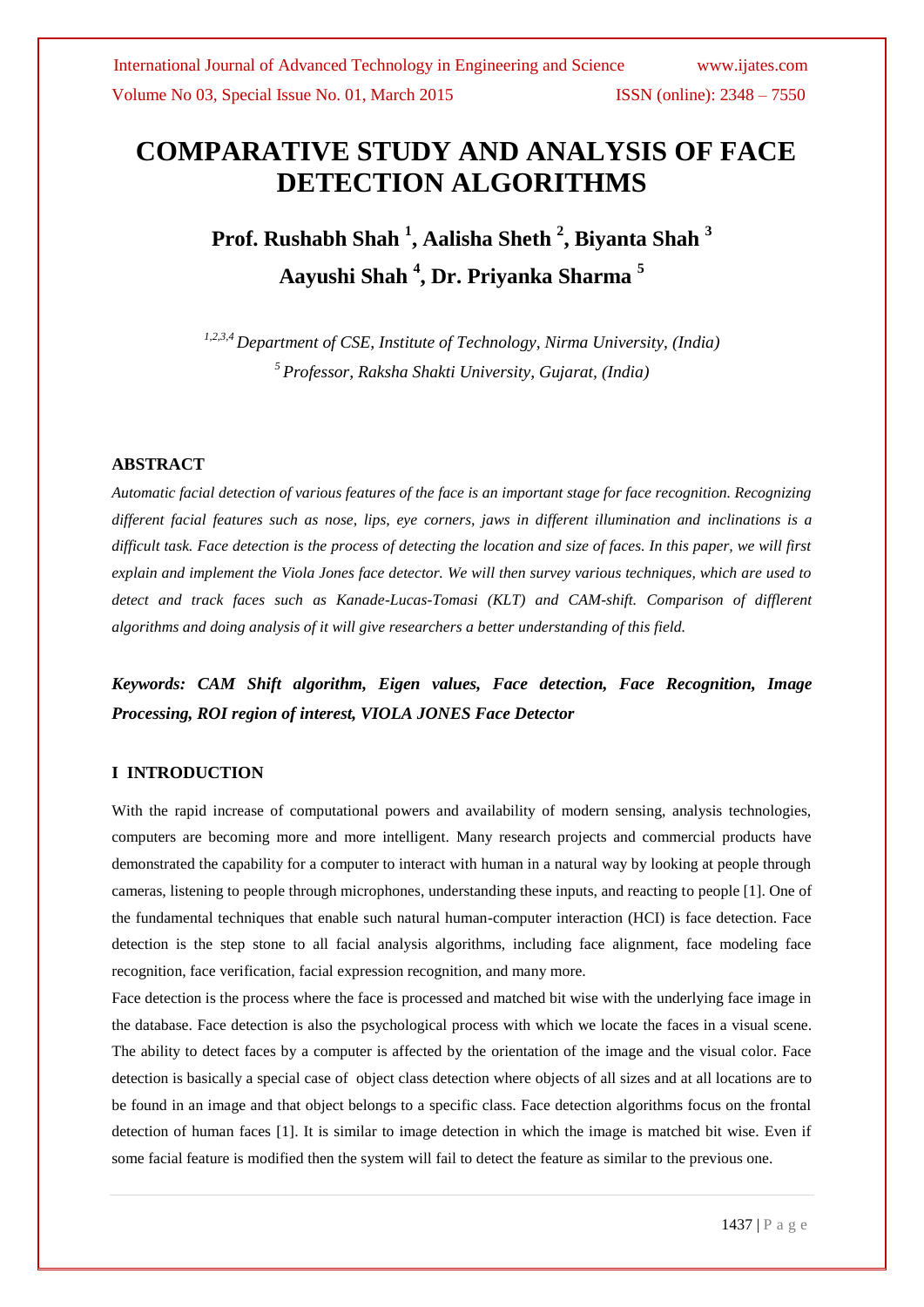Face detection can also be applied in various fields especially in biometrics with face recognition, marketing and photography. Biometric based techniques are always more preferred for authorization than classical techniques like password access, PIN access, Smart cards, tokens etc. PIN and passwords are difficult to remember and can be stolen for misuse.

This is a general idea of face detection. Our paper will focus on the seminal Viola-Jones face detector, Kanade-Lucas-Tomasi and CAM-shift algorithm, face detection methods of these algorithms and their comparison. The flow of the paper goes as follows. Following the introduction, in section II we discuss the Viola-Jones face detector. In section III we cover the Kanade-Lucas-Tomasi face detection and tracking algorithm. In section IV we have the discussion on CAM-shift algorithm. Section V contains comparison between the algorithms discussed in the above sections. The paper ends with the acknowledgments and references.

### **II VIOLA JONES FACE DETECTOR**

Viola Jones face detector is proposed by Paul Viola and Michael Jones in 2001.

The main characteristics of Viola-Jones are: [2]

- *1) Robustness: It has a very high detection rate for frontal face imaging.*
- *2) Real time: For real time applications we require processing speed of 2 frames per second which is workable in Viola-Jones.*

One of the limitations of this algorithm is that it only detects full view frontal upright images. That is, in order to be detected the entire face must point towards the camera and must not be tilted towards any side.



#### *Fig 1: feature types*

The features employed by the detection framework universally involves the sum of image pixels within rectangular areas. The value of any given feature is always simply the sum of the pixels within clear rectangles subtracted from the sum of the pixels within shaded rectangles.

Viola Jones works on the fact that all human faces share the similar type of information. There are certain properties which are common for the human faces.

- The nose bridge region is lighter than the eye region.
- Eyes are darker than the upper jaw region.

The value of dark or light is applied to each Harr- feature which helps us in detection of the facial features. The rectangle features that are obtained is by the following formula [2]: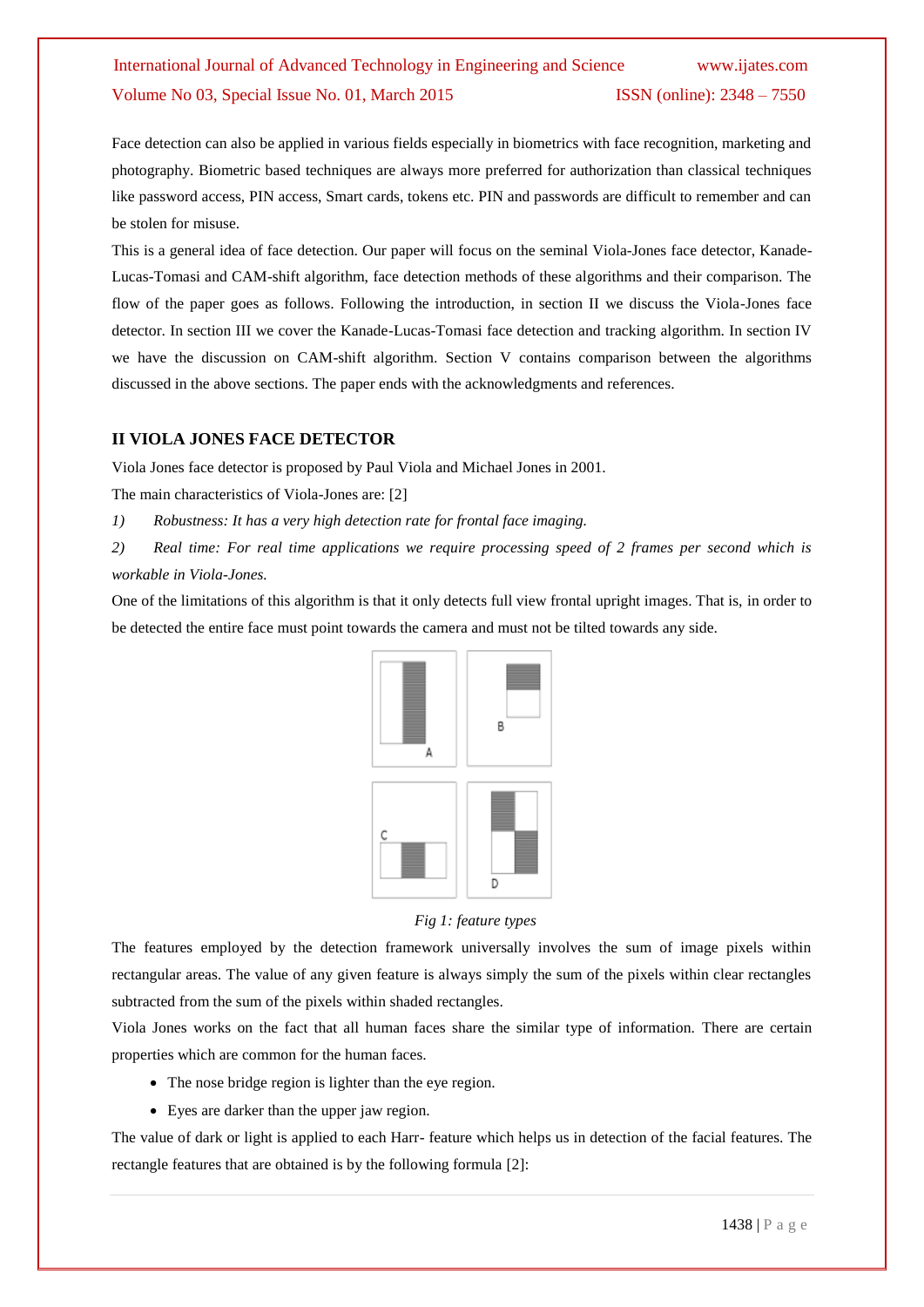### Value: **Σ (Pixels in dark area) – Σ(Pixels in brighter area)**

Each of these features are related to a special location in these sub-windows. "cascadeobjectdetector()" from the vision package of MATLAB is used to detect the face from the image. The function 'cascadeObjectDetector()' uses the basic Haar Features and Cascading to detect the facial organs. The following images are the results of face detection using Viola-Jones.

From the below results we can see that Viola-Jones aptly detects frontal face images, but fails to detect tilted ,side or rotated faces. Also, all the features of the face are not detected everytime. They vary according to the orientation and contrast of the face and the background.



**Fig 2: Results of Viola- Jones face detector [8]**

### **III KANADE LUCAS TOMASI ALGORITHM**

The KLT tracking algorithm [3] computes displacement of features or interest points between consecutive video frames when the image brightness constancy constraint is satisfied and image motion is fairly small. Assuming a local translational model between subsequent video frames, the displacement of a feature is computed using Newton"s method to minimize the sum of squared distances within a tracking window around the feature position in the two images [4].

In KLT algorithm, the face is detected using the 'cascadeobjectdetector()' object. While it is possible to use the cascade object detector on every frame, it is computationally expensive. It may also fail to detect the face whenever the subject turns or tilts his head.

To solve this issue, we track a set of feature points across the video frames. Once the face is detected, it uses the same feature points to track down the image if at all it moves. The feature points are tracked using 'detectMinEigenFeatures()'. Once each point is tracked in the previous frame, the point tracker uses those values to find the corresponding point in the current frame.

The KLT algorithm is used to detect and track the face from a running video. The Below images show the features detected by the 'detectMinEigenFeatures()' function and these values are carried further to track the tilted, side face or rotated face.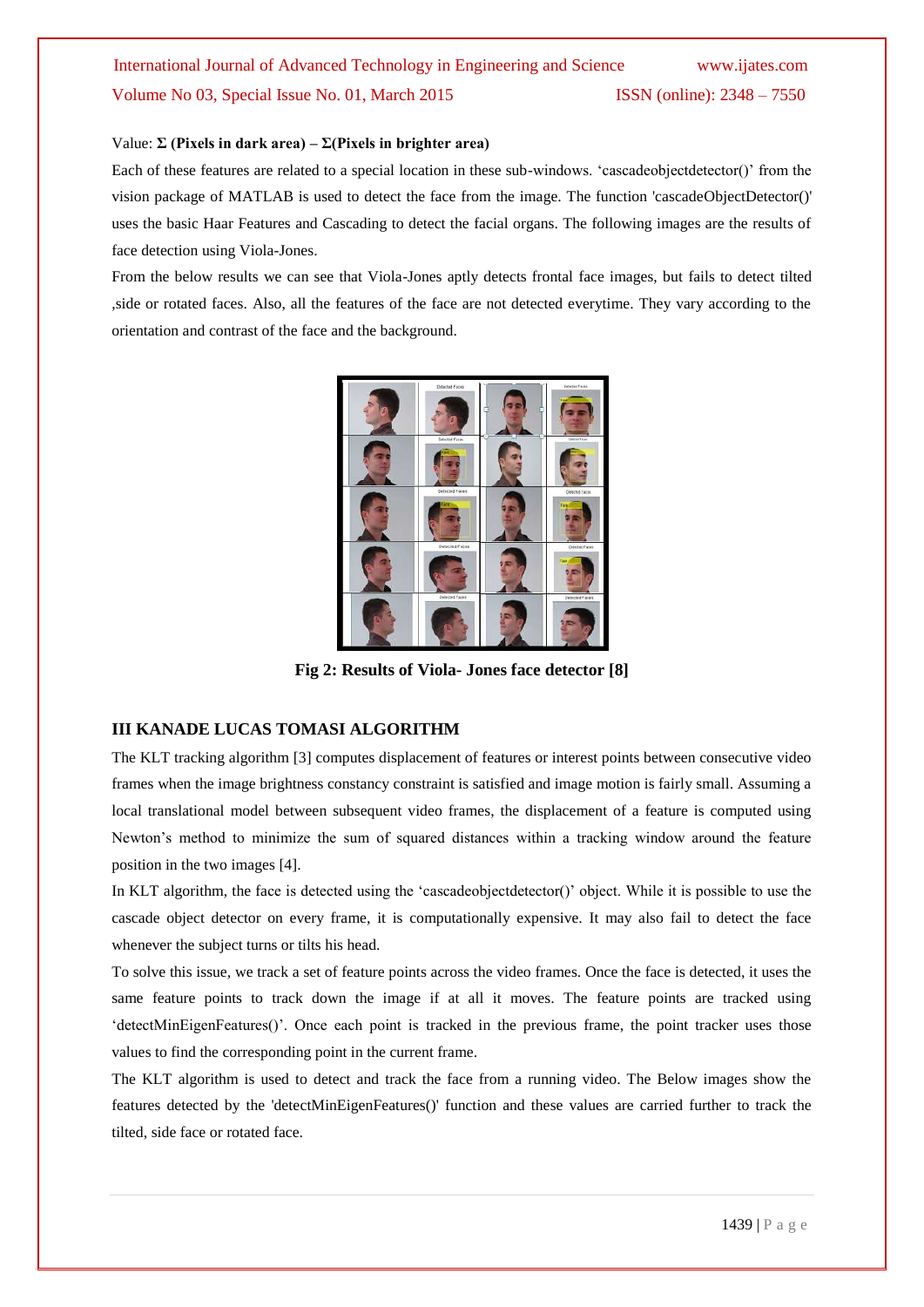



**Fig 3: Results of Kanade-Lucas-Tomasi [8]**

### **IV. CAM-SHIFT ALGORITHM**

CAM-shift is the abbreviated form of Continuously Adaptive Mean shift algorithm. In CAM-shift algorithm, a back projection image is obtained from the color histogram model of each image frame, the size of searching window is adjusted adaptively on the object's size, and the center position of window is computed iteratively. By extending the searching window"s size adaptively, the issue of the object losing instantaneously from the current window for motion acceleration is solved [5].

The face is detected using the cascade object. The cascade detector object uses the Viola-Jones algorithm which by default detects faces which are upright frontal images. Once the face is located the next step will be to identify a single feature which will help to locate the face in the video. Feature like texture or hue of the skin can be chosen. In our implementation we have chosen "skin" to track down the features. The skin tone will not change as the face changes its orientation and thus is a reliable parameter to track down features of the face and detect it in the video.

We get the skin tone information by extracting the hue from the frame and converting it to HSV color space. With the skin tone as the selected parameter, we use the 'vision.HistogramBasedTracker' for tracking. The histogram-based tracker uses CAM-shift algorithm, which provides the capability to track an object using a histogram of pixel values [6]. Here the Hue channel pixels are extracted from the nose region of the detected face. This is the region of interest for us [7]. These are used to initialize the histogram.

There are two things we need to take care of while implementing CAM-shift algorithm. The first is that if the contrast between the skin tone of the face and the background is not enough then the face will not be detected properly. If the face is not detected for the first time then it will not be detected during the entire video.

The second point will be to ensure that the starting of the video consists of a human face. If the starting frame consists of text or other kinds of graphics, then the detector object will be unable to detect the face in the rest of the video because it will not receive the points, which will help initializing the histogram.





**Fig 4: The first frame where face is detected Fig 5: For skin tone, the frame is converted to HSV color**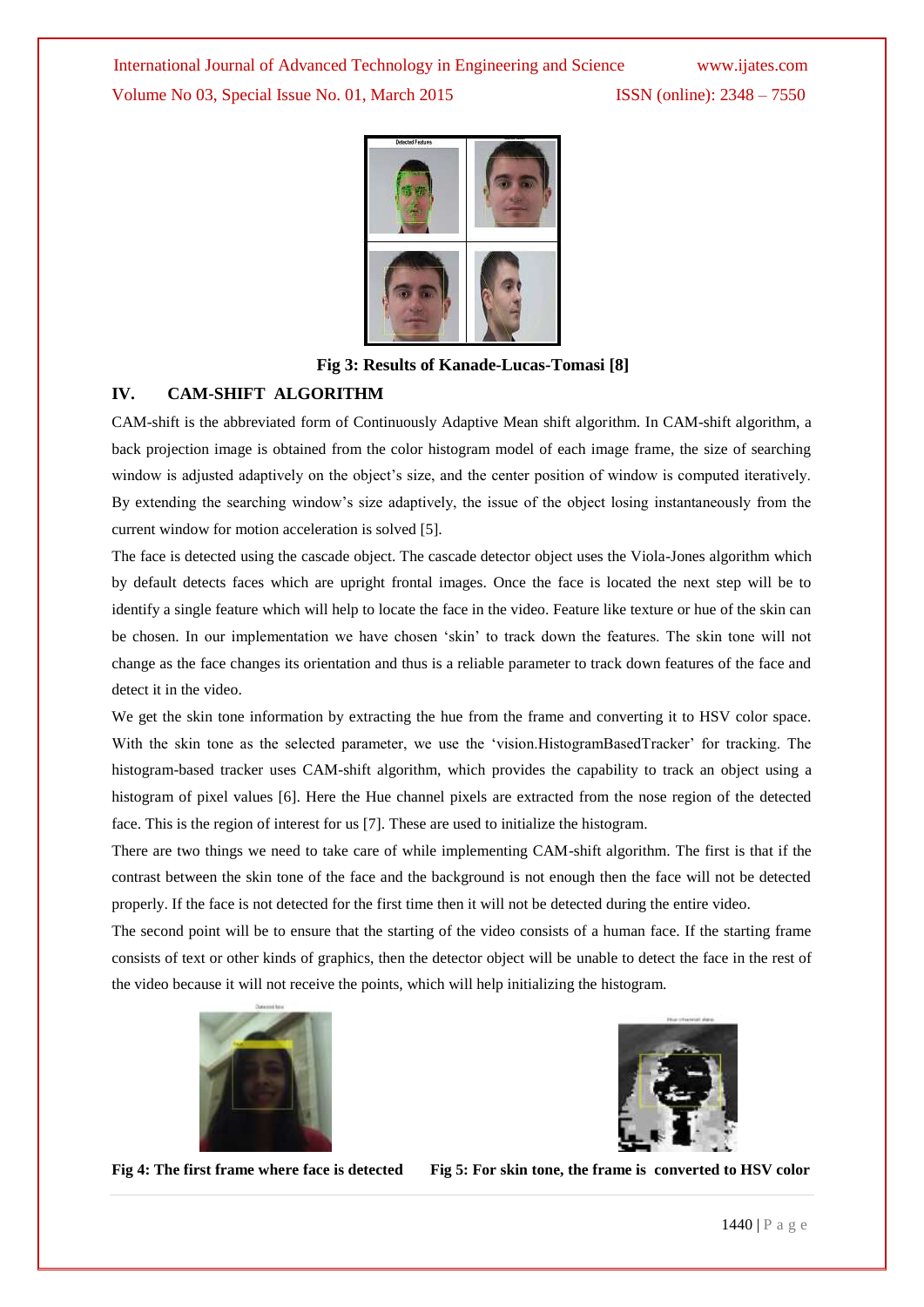

**Fig 6: The face being detected in all the video frames it appears in**

## **V COMPARISON**

The Viola Jones algorithm uses a series of steps for detection of the faces, but the disadvantage here lies that only frontal faces are detected. The tilted and rotated faces are not detected; also if the color tone, size or brightness is not good enough the frontal faces don't get detected. The problem also lies that the facial organs are not always correctly identified using the 'CascadeObjectDetector()' . The below images show the issues discussed above for the Viola Jones Algorithm.



**Fig 7: Flaws of Viola Jones Algorithm [8]**

This Algorithm is best used when the frontal face is clearly visible and recognized, along with all factors appropriate.

Kanade-Lucas-Tomasi (KLT) and CAM-shift algorithms both are used for face detection and feature tracking from the input video files. As discussed in the above sections, both use Viola Jones for face detection. Kanade-Lucas-Tomasi calculates Eigen vectors that help in detecting the face throughout the video whereas CAM-shift uses the skin tone as a medium here and converts the detected face image into the Hue channel data and plots it on the Histogram.

One of the major flaws is that if in the initial video frame, a frontal face is not detected, then both algorithms fail to spot any face in the entire video.

In Kanade-Lucas-Tomasi, if we have a slightly dark image, or an image with less contrast then it will fail to detect Eigen values on the face, which will then not detect tilted or rotated faces ahead in the video stream.



**Fig 8: Lack of Detected Eigen Values**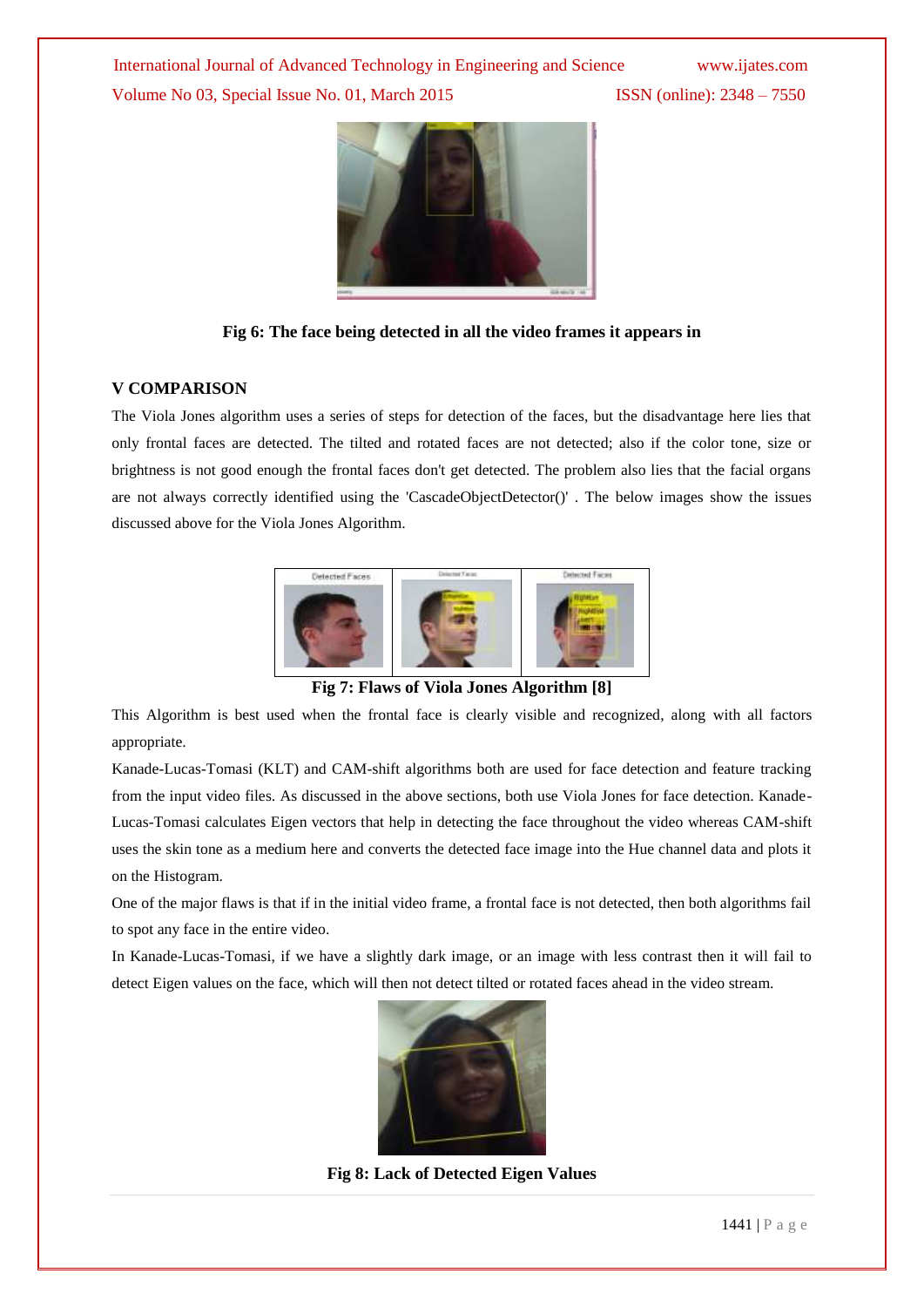In CAM-Shift algorithm, the face will not be detected only if there is very high contrast. Once the face is detected, the algorithm converts it into hue channel data, which transforms it into an inverted grayscale image. Thus if there is less contrast the inverted image which will be the same, thus failing to detect the face along the video as it goes ahead.



**Fig 9: Very High Contrast thus no face detected [9]**

#### **VI CONCLUSION**

In this paper we conclude that, Viola Jones cannot detect tilted, rotated or side faces. KLT and Cam-shift will not detect a face in the entire video if there is an absence of face in the first frame. KLT detects face based on the eigenvectors detected from the first frame and has difficulty in detecting a face having low contrast with the background. Cam – Shift detects face by using a feature to track them, that feature can be skin tone or contrast background or any feature of the face. Here, we have used skin tone as a feature and converted the first frame to hue channel data and then detects the face in the rest of the video.

#### **VII ACKNOWLEDGEMENTS**

We would like to thank our mentor, Assistant Professor Rushabh Shah who mentored us during our paper and guided us with his experience and useful comments.

### **REFERENCES**

- [1] Cha Zhang and Zhengyou Zhang, June 2010, " A Survey of Recent Advances in Face Detection", Available at: https://www.research.microsoft.com.
- [2] Nikolay Degtyarev and Oleg Seredin, "Comparative Testing of Face Detection Algorithms", Available at: https://lda.tsu.tula.ru/papers/degtyarev-2010-icisp-ctfd.pdf.
- [3] Sudipta N Sinha et al., May 2006 "GPU-Based Video Feature Tracking and Matching", Available at: https://cs.unc.edu.
- [4] Carlo Tomasi and Takeo Kanade, April 1991, "Detection and Tracking of Point Features", Available at: https://www.csie.ntu.edu.tw
- [5] Sun Kai and Liu Shi-rong, "Combined Algorithm with Modified Camshift and Kalman filter for Multi-Object Tracking", Available at: https://en.cnki.com.cn
- [6]https://in.mathworks.com/help/vision/examples/face-detection-and-tracking-using-camshift.html. Last Viewed on January 23, 2015